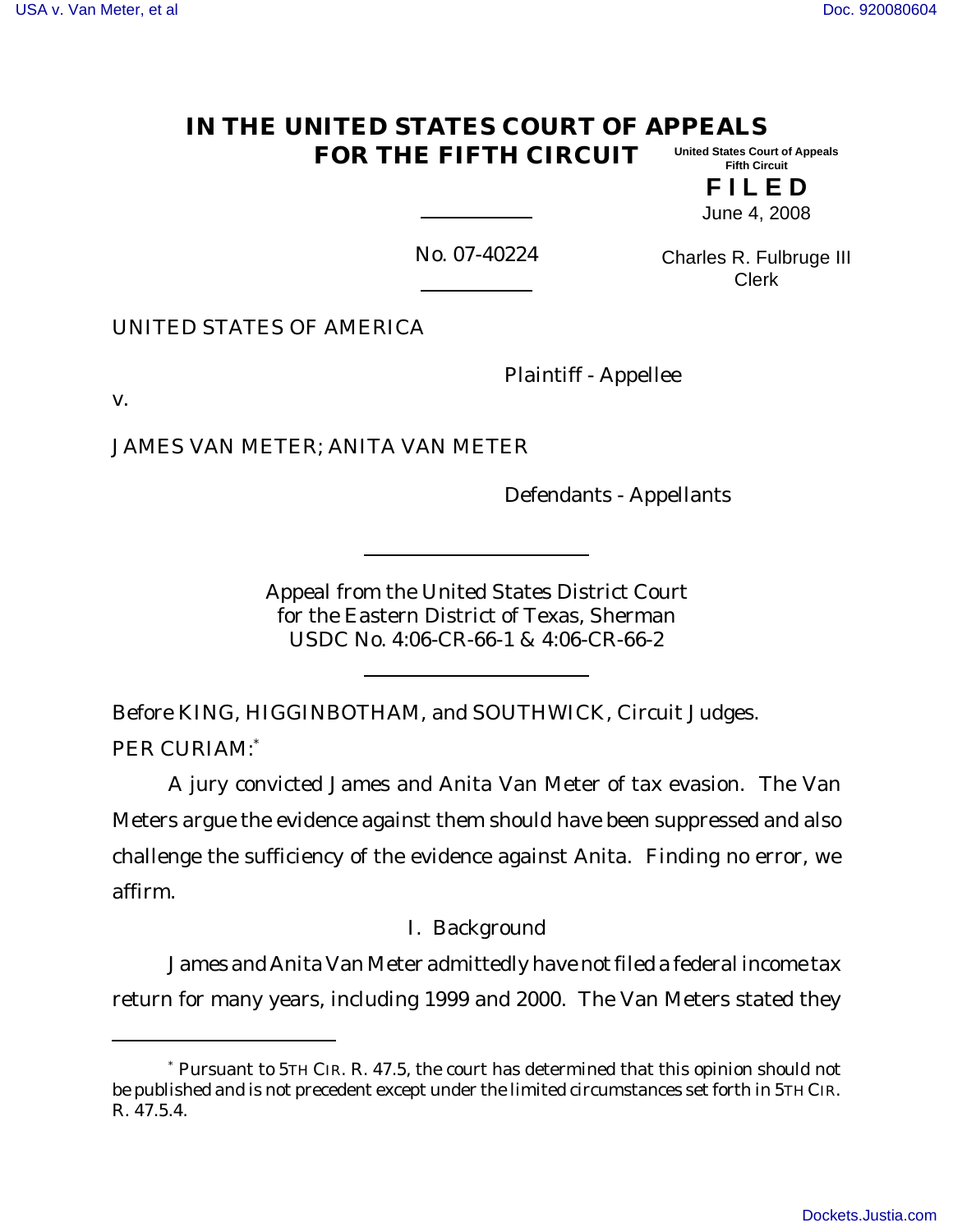did not believe they were required to pay taxes because they each signed a vow of poverty<sup>1</sup> in 1990. Shortly after signing their vows, they created a series of trusts and transferred their assets, including their home, to the trusts. In addition to the trusts, the Van Meters also set up an offshore account and business entity to facilitate their personal financial transactions.

In 1996, the Van Meters opened the Wellness Center in Lewisville, Texas. The clinic provided treatments as an alternative to traditional medical care. The Van Meters argue that their clinic was more of a ministry than an income producing business. According to the Van Meters, patients did not have to pay for treatment at the clinic, but voluntary contributions were accepted in exchange for treatment.

The Internal Revenue Service began investigating the Van Meters after a separate investigation produced information that the Van Meters made numerous purchases using an offshore debit card account. On May 22, 2003, IRS Special Agent Rodney Connor served a subpoena to James Van Meter for certain documents. After the subpoena was served, the IRS received information that the Van Meters were possibly moving and destroying documents relevant to the investigation.

Agent Connor applied for and obtained a search warrant for certain records at the Van Meters' clinic. Agent Connor executed the warrant at the clinic on May 29, 2003. The warrant authorized the seizure of documents and information relating to personal and business income and expenses for the Van Meters in order to establish their tax liability for 1998 - 2002, but did not seek computer records for the 1999 tax year.

 $^1$  IRS Publication 517 provides that earnings may not be subject to self-employment tax if a person is "a member of a religious order who has taken a vow of poverty." In such cases, the "earnings are considered the income of the religious order."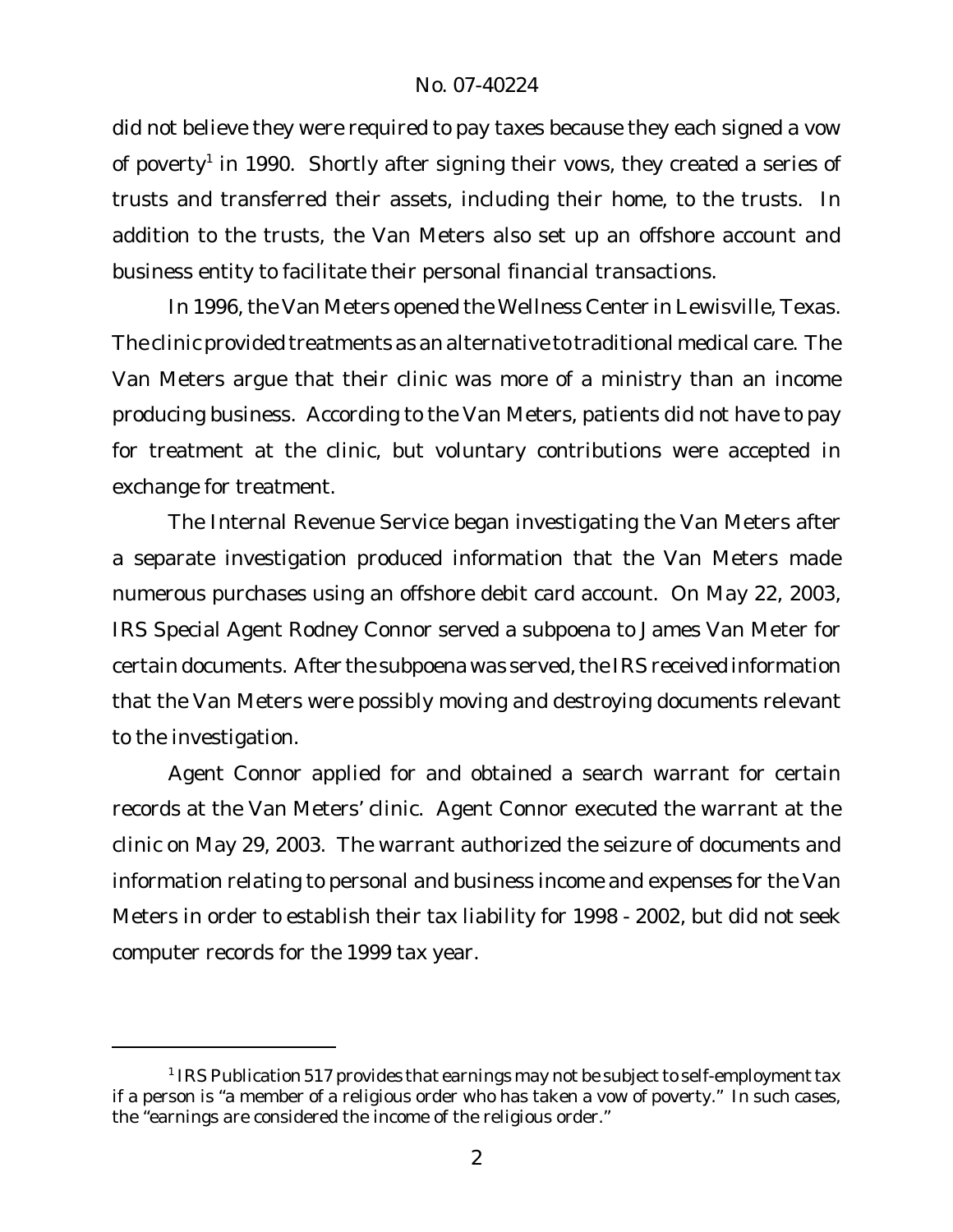On March 9, 2006, a federal grand jury returned a two count indictment against James and Anita Van Meter for tax evasion for the tax years 1999 and 2000. The Van Meters filed a motion to suppress records seized from the clinic. The district court denied the motion to suppress. On September 22, 2006, a jury convicted the Van Meters as charged in the indictment.

The district court sentenced the Van Meters to each serve fifty-one months' imprisonment on each count to run concurrently, three years of supervised release, to pay restitution in the amount of \$768,415.05 for the unpaid taxes and interest due, a fine of \$50,000, and a \$200 assessment. The Van Meters appealed.

# II. Discussion

# *A. Validity of warrant*

Records seized in the search of the clinic and introduced into evidence at trial included the following: 1) patient account statements; 2) what were called "aged receivable reports"; 3) invoice sales books; and 4) an account overdue letter. The Van Meters argue that the warrant lacked particularity and that the good-faith exception does not apply. They argue that the warrant's description of "computer related equipment and materials" lacks particularity. In the Van Meters' reply brief, they clarify that their argument is that the warrant is facially overbroad, a point argued in their motion to suppress.

In reviewing whether a search warrant was sufficiently particular, the court must "ask whether the description in the warrant would permit an executing officer to reasonably know what items are to be seized." *United States v. Shugart*, 117 F.3d 838, 845 (5th Cir. 1997) (internal citation and quotation omitted). "The items to be seized must be described with sufficient particularity such that the executing officer is left with no discretion to decide what may be seized." *Williams v. Kunze*, 806 F.2d 594, 598 (5th Cir. 1986). Where "all the records of a business are likely to constitute evidence, a warrant authorizing the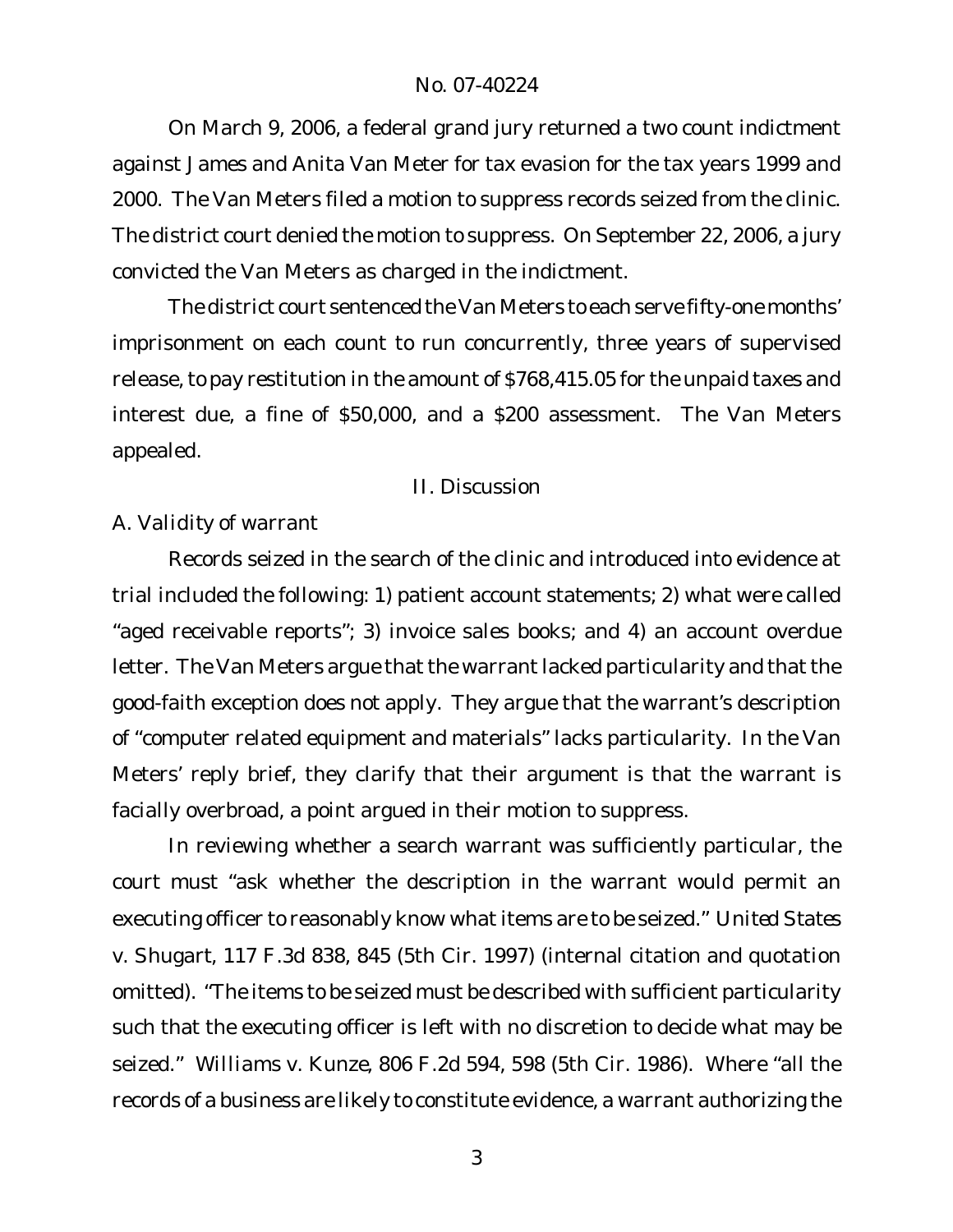seizure of all such records and describing them in generic terms is sufficient to meet the particularity requirement of the fourth amendment." *Id*.

The warrant which Agent Connor executed cited the statute criminalizing tax evasion and included limiting language, itemizing what records could be seized. The patient account statements, receivable reports, invoice sales books, and account overdue letters all fit into Attachment B to the warrant under the section detailing the items to be seized. Attaching such an itemized list gives a warrant sufficient particularity. *Groh v. Ramirez*, 540 U.S. 551, 556-60 (2004). We find this warrant sufficient and thus need not consider the good-faith exception. *See United States v. Loe*, 248 F.3d 449, 460-62 (5th Cir. 2001).

## *B. Sufficiency of evidence*

Anita Van Meter argues that the evidence on the element that she willfully evaded paying her taxes was insufficient. The sufficiency of evidence against James Van Meter is not challenged on appeal. The Van Meters moved for acquittal in the district court, preserving this issue for appeal.

A challenge to the sufficiency of the evidence is reviewed to "determine whether, viewing the evidence and the inferences that may be drawn from it in the light most favorable to the verdict, a rational jury could have found the essential elements of the offenses beyond a reasonable doubt." *United States v. Williams*, 520 F.3d 414, 420 (5th Cir. 2008) (internal quotation marks and citation omitted). Anita Van Meter was charged with and convicted of violating 26 U.S.C. § 7201. The Government had to prove: "(1) willfulness, (2) existence of a tax deficiency; and (3) an affirmative act constituting an evasion or attempted evasion of the tax." *United States v. Nolen*, 472 F.3d 362, 377 (5th Cir. 2006) (internal quotation marks and citation omitted).

At trial, the Government presented evidence that Anita knew she had a duty to pay taxes, including the long history the Van Meters had of challenging their tax obligations, a previous IRS audit, and an agreed tax deficiency that the